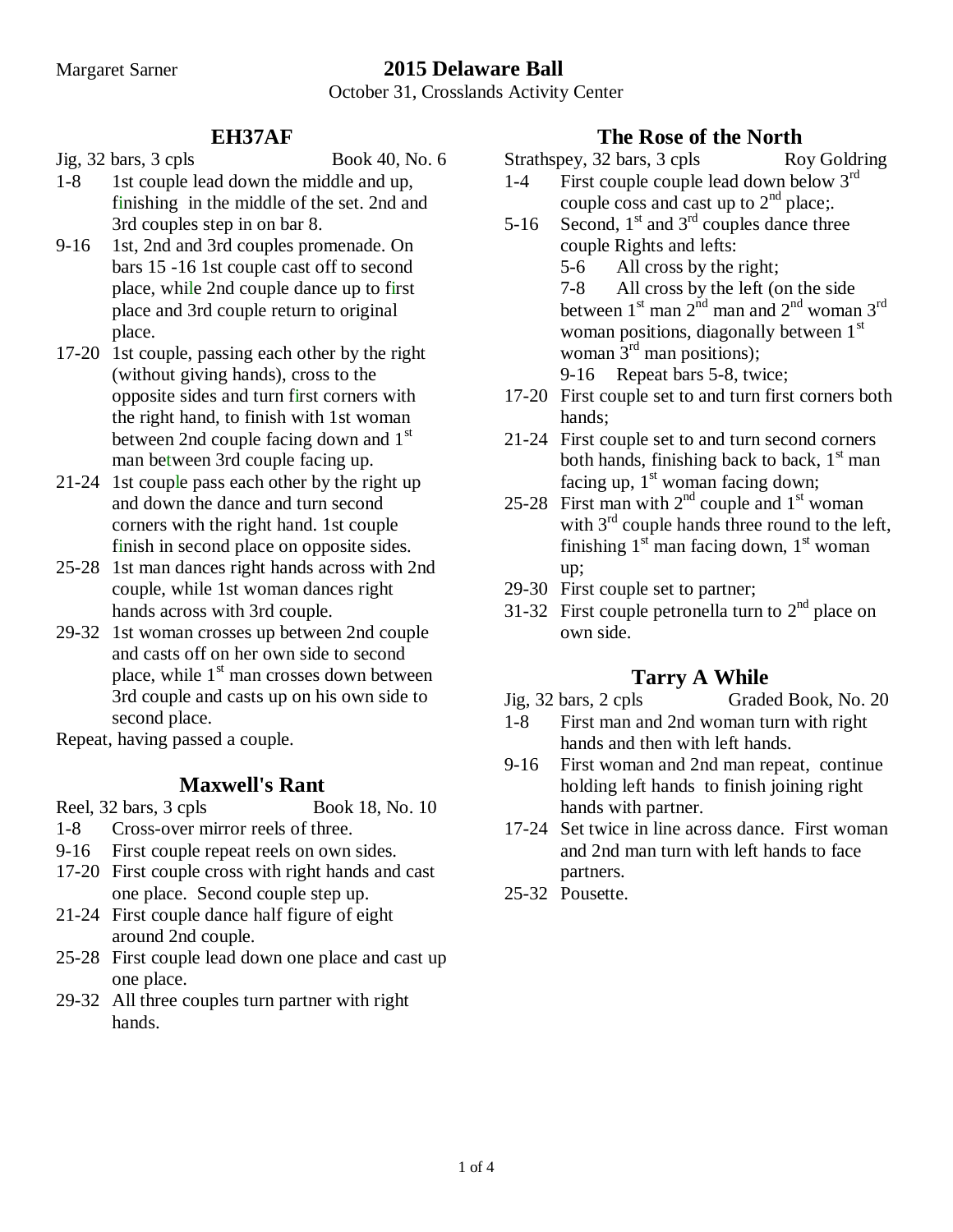# Margaret Sarner **2015 Delaware Ball**

October 31, Crosslands Activity Center

#### **Sugar Candie**

#### Strathspey, 32 bars, 3 cpls Book 26, No. 9

- 1-4 First couple set and cast off one place, 2nd couple step up.
- 5-8 Passing each other with left shoulders, 1st couple dance round their first corners by the right to finish back to back in center, man facing down, woman up.
- 9-12 Three hands round, man with 3rd couple, woman with 2nd. Dancing couple curve round to face each other.
- 13-16 First couple set and turn with both hands to face first corners.
- 17-24 Corner, partner, corner, partner.
- 25-32 Six bar reels of three on the sides beginning by passing left shoulders with 1st corners, crossing to finish.

### **The Devil's Elbow**

- Reel, 32 bars, 3 cpls Scottish Dance Archives
- 1-8 First couple set, turn with right hands, cast as 2nd couple step up, turn 3/4 with left hands to
- 9-12 First man with 2nd couple, 1st woman with 3rd couple, right hands across.
- 13-16 First man, followed by 2nd woman and 2nd man, pass 1st woman, (who is followed by 3rd man and 3rd woman), by the left shoulder to change the positions of the wheels. Finish with 3rd couple at the top, 2nd couple in 3rd place, and 1st couple ready for
- 17-20 First woman with 3rd couple, 1st man with 2nd couple, left hands across.
- 21-24 Repeat bars 13-16, passing right shoulders, to finish with 1st couple in 2nd place on partner's side.
- 25-26 All set to partner.
- 27-28 First couple dance a petronella turn into the centre of the dance, man between 2nd couple facing down and woman between 3rd couple facing up.
- 29-30 Set in lines of three.
- 31-32 First couple petronella turn to 2nd place.

### **Everything Stops for Tea**

- Jig, 32 bars, 3cpls Ronald MacKay
- 1-8 Second couple followed by the  $1<sup>st</sup>$  couple lead down,  $1<sup>st</sup>$  couple followed by the  $2<sup>nd</sup>$ couple lead up to top and  $1<sup>st</sup>$  couple cast to  $2<sup>nd</sup>$  place;
- 9-16 Second,  $1<sup>st</sup>$  and  $3<sup>rd</sup>$  couples dance Grand Chain;
- 17-24 First couple dance ½ figure of 8 round the  $3<sup>rd</sup>$  couple (giving right hands) and dance  $\frac{1}{2}$ figure of 8 round the  $2<sup>nd</sup>$  couple (giving right) hands);
- 25-32 First couple dance Right Hands across (woman with the  $2<sup>nd</sup>$  couple and man with the  $3<sup>rd</sup>$  couple) and then dance left hands across with the other couple.

### **Mairi's Wedding**

Reel, 40 bars, 3 cpls Cosh, No. 4

- 1-8 First couple turn with right hands, cast off one place, and turn with left hands to face corners.
- 9-16 First couple half diagonal reel of four with first corners, followed by half diagonal reel of four with second corners. (Pass left shoulder with partner in middle).
- 17-24 First couple return corners to place by repeating bars 9-16.
- 25-32 Reels of three across the dance, beginning by passing left shoulders with first corners.
- 33-40 Six, hands round and back.

| ∗ |  | TEA | ∗ | m |
|---|--|-----|---|---|
|   |  |     |   |   |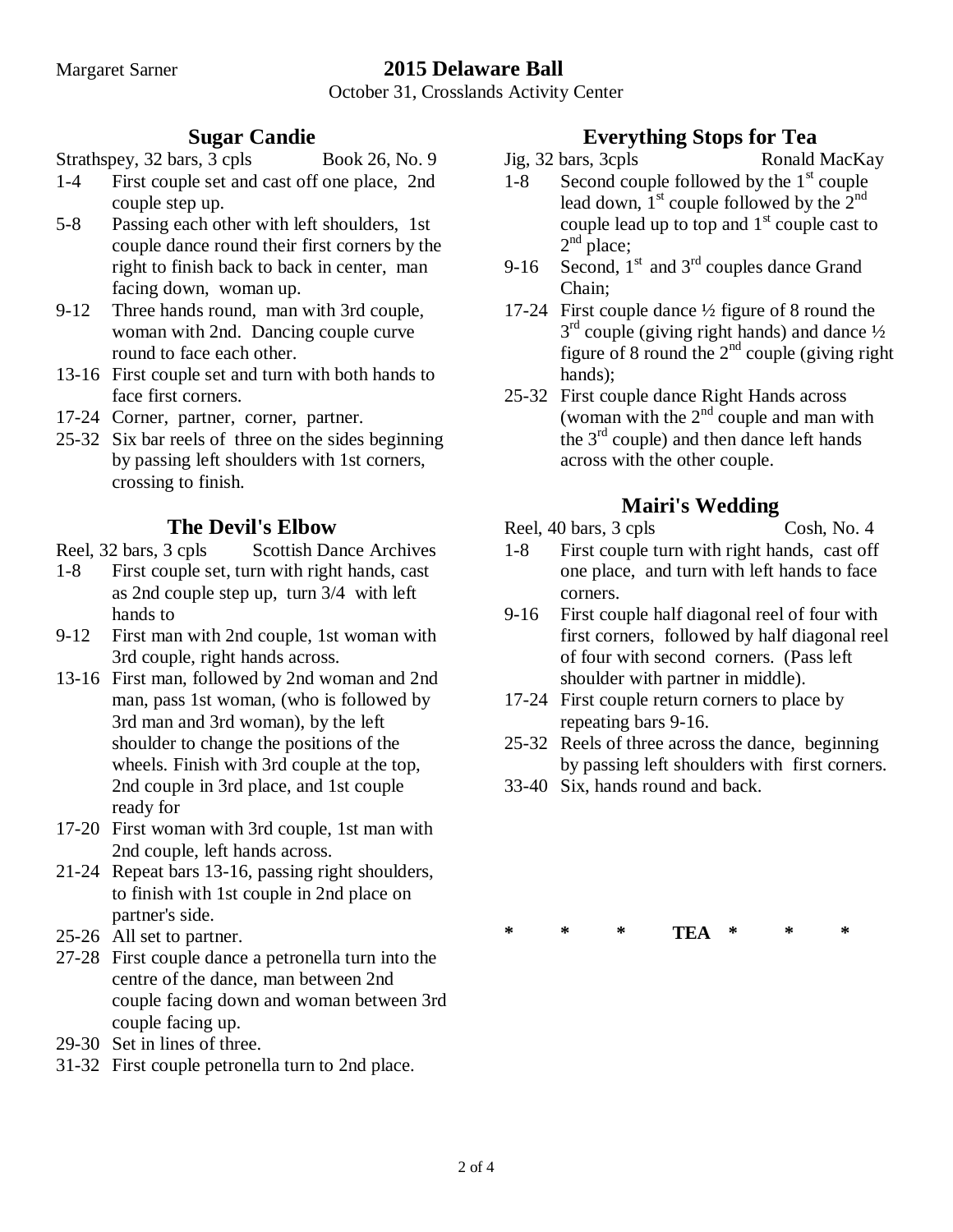# Margaret Sarner **2015 Delaware Ball**

October 31, Crosslands Activity Center

### **It's Not Rocket Science**

- Jig, 32 bars, 3 cpls Delaware Valley Silver
- 1-8 First and 2nd couples set, cross with right hands, set, and dance a petronella turn into the center of the dance, finishing with the men facing down and the women facing up ready for
- 9-12 Half reel of four in the center of the dance to finish men facing up and women facing down.
- 13-16 Second and 1st couples turn partners with right hands 1-1/4 to finish on own sides in progressed places.
- 17-24 First and 3rd couples dance rights and lefts.
- 25-32 Second, 1st and 3rd couples dance six hands round to the left and back.

# **Aging Gracefully**

Strathspey, 32 bars, 3 cpls Book 47, No. 4

- 1-2 First,  $2<sup>nd</sup>$  and  $3<sup>rd</sup>$  couples set to partners.
- 3-6 First,  $2<sup>nd</sup>$  and  $3<sup>rd</sup>$  couples, giving both hands to partners, turn twice round.
- 7-8 First,  $2<sup>nd</sup>$  and  $3<sup>rd</sup>$  couples set to partners.
- 9-12 First woman and  $2<sup>nd</sup>$  man set advancing and giving both hands, turn once round.
- 13-16 First woman and  $2<sup>nd</sup>$  man, passing by the right, dance into each other's place and set.
- 17-24 First man and  $2<sup>nd</sup>$  woman repeat bars 9-16.
- 25-32 Second,  $1<sup>st</sup>$  and  $3<sup>rd</sup>$  couples dance reels of three on the sides. To begin,  $2<sup>nd</sup>$  couple cross down to second place on own sides,  $1<sup>st</sup>$ couple dance out and up and 3rd couple dance in and up.

On bars 31-32,  $1<sup>st</sup>$  couple cross up to second place on own sides.

### **Shiftin' Bobbins**

- Reel, 32 bars, 3 cpls Omskirk 6 1-4 Second couple step up as 1st couple cross down with right hands to give hands to corners, as in The Sailor. All set.
- 5-8 First couple dance out through the sides, cast up around 2nd couple and dance down to 2nd place, nearer hands joined.
- 9-12 First couple dance hands across on the sides.
- 13-16 First couple followed by 2nd and 3rd couples dance down the middle.
- 17-20 All turn and dance back, 3rd couple followed by 2nd couple casting off into
- 21-24 Hands across on the sides of the dance.
- 25-28 First couple dance up through top of dance and cast off to 2nd place on partner's side.
- 29-32 First couple dance half figure of 8 around second couple above.

# **The Wild Geese**

- Jig, 32 bars, 3 cpls Book 24, No. 3 1-4 First and 3rd couples set advancing to join hands in line of four, all have partners on their right. Set.
- 5-8 First and 3rd couples turn with right hands. First couple cast on own side to 3rd place WHILE 3rd couple lead up to top.
- 9-16 Third and 1st couples repeat bars 1-8, with 3rd couple casting.
- 17-24 First couple lead down the middle and up to finish in 2nd place. Second couple move up on bars 3 & 4.
- 25-32 First and 2nd couples dance right and left.